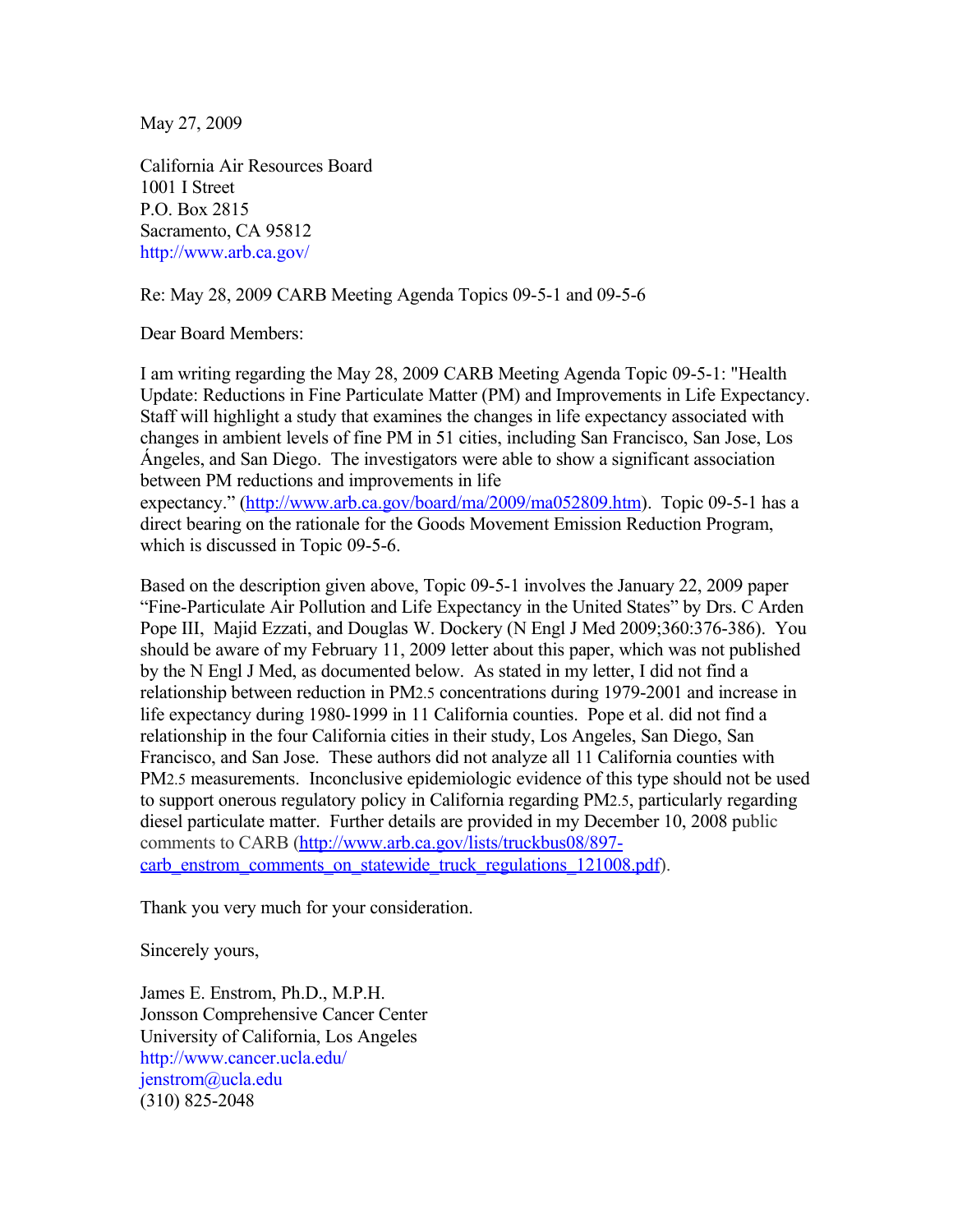Subject: RE: NEJM Correspondence #: 09-0374 Date: Mon, 16 Mar 2009 14:19:01 -0400 From: "Letter" <letter@nejm.org> To: <jenstrom@ucla.edu>

Dear Prof. Enstrom,

Your letter referring to the Pope article of January 22 has been received. Because of the limited availability of space we can publish only a fraction of the letters we receive. Although we will not be able to print yours, we have forwarded a copy to the authors in case they wish to reply directly to you.

Thank you for your interest in the Journal.

Sincerely yours,

Jeffrey M. Drazen, M.D. Editor-in-Chief New England Journal of Medicine

Subject: RE: Revised NEJM Letter to the Editor Date: Thu, 12 Feb 2009 14:04:47 -0500 From: "Letter" <letter@nejm.org> To: "James E. Enstrom" <jenstrom@ucla.edu>

Dear Dr. Enstrom,

Thank you for your email and voicemail. I will make sure your revised letter is given to the editor. You will be informed of the final editorial decision via email.

Sincerely,

Elise DeVoe Editorial Assistant New England Journal of Medicine 10 Shattuck Street Boston, MA 02115 (617) 734-9800 Fax: (617) 739-9864 [http://www.nejm.org](http://www.nejm.org/)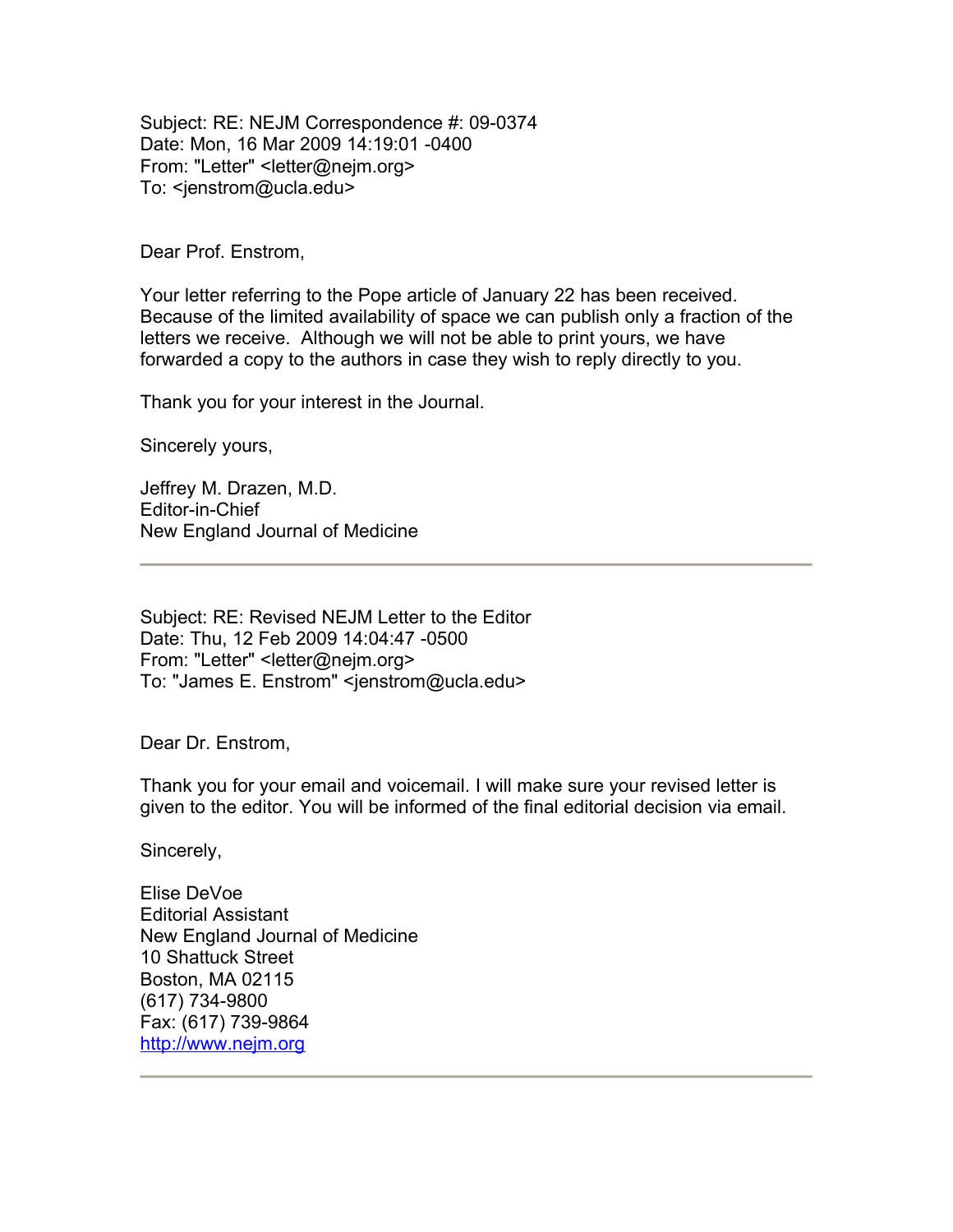Date: Wed, 11 Feb 2009 14:23:05 -0800 To: NEJM Letters Editor <letter@nejm.org> From: "James E. Enstrom" <jenstrom@ucla.edu> Subject: Revised NEJM Letter to the Editor

February 11, 2009 2:20 PM PDT

Dear NEJM Letters Editor:

During the past hour I tried, but failed, to upload the attached revised version of the NEJM letter that I successfully submitted on February 10, 2009. Please let me know if you can consider my revised letter instead of my original letter.

Thank you very much for your consideration.

Best regards,

James E. Enstrom, Ph.D., M.P.H. (310) 825-2048

From: NEJM Letter to the Editor <letter@nejm.org> To: <ienstrom@ucla.edu> Date: Wed, 11 Feb 2009 02:59:31 (GMT) Subject: The New England Journal Of Medicine - Letter to the Editor Confirmation

Dear Prof. James Enstrom:

We have received submission of your letter. If you wish to edit your letter before 2/11/2009 4:59:59 PM EST, please use the following link:

<http://authors.nejm.org/letters/changeLetter.asp?confirmationId=EDE50A64>

Thank you.

[NEJM Letter Re PM2.5 & Life Expectancy Pope 021109.doc](file:///c:%5Cdocuments%20and%20settings%5Cjames%20enstrom%5Capplication%20data%5Cqualcomm%5Ceudora%5Cattach%5CNEJM%20Letter%20Re%20PM2.5%20&%20Life%20Expectancy%20Pope%20021109.doc)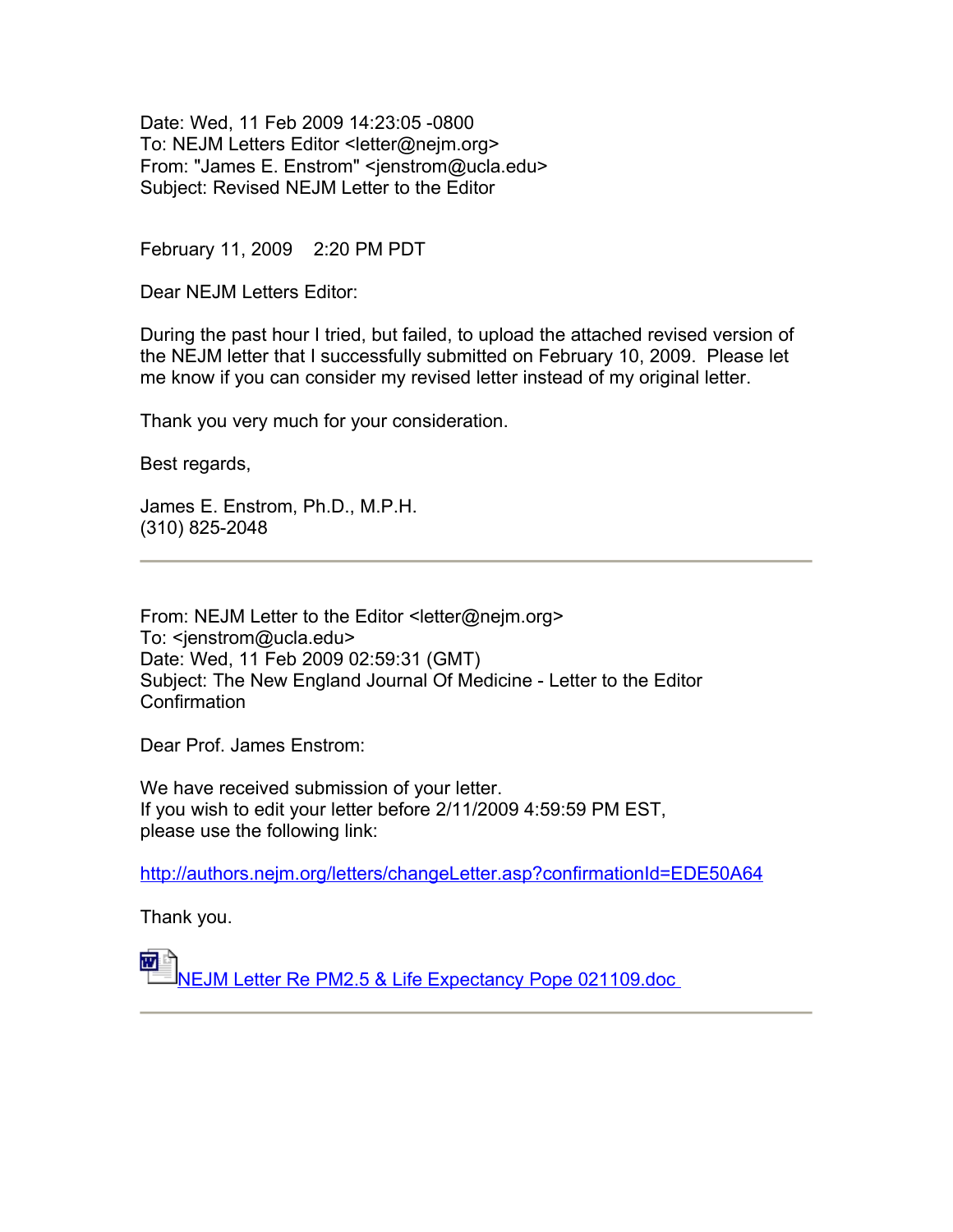James E. Enstrom, Ph.D., M.P.H. University of California Box 951772 Los Angles, CA 90095-1772 [jenstrom@ucla.edu](mailto:jenstom@ucla.edu) (310) 825-2048 (310) 476-9110 FAX

## **New England Journal of Medicine Letter to the Editor**

The attempt to attribute increased life expectancy in the United States with reduction in fine particulate air pollution (PM2.5) (1) is problematic because it is based on weak and inconsistent ecological relationships, lack of a definitive causal mechanism, and substantial PM2.5 measurement errors, as repeatedly noted since 1997 (2). Although some relationship may exist in parts of the United States, Figure 4 shows very poor consistency between increase in life expectancy (years) and reduction in PM2.5 concentrations  $(\mu g/m^3)$  in the four California metropolitan–level observations: Los Angeles (4.1, 6.6), San Diego (2.8, 3.3), San Francisco (4.4, 3.8), and San Jose (4.2, 3.3). There is no relationship in 11 California counties based on my own assessment of reduction in PM2.5 concentrations (3) and increase in life expectancy (4). The data and regression analysis are shown in Table 1. This lack of a relationship in California is consistent with evidence from several other sources (5). Inconclusive epidemiologic evidence of this type should not be used to support onerous regulatory policy regarding PM2.5, particularly in California.

## **Conflict of Interest**

I have no conflict of interest with respect to the above letter, which contains well documented facts. Full details about my research career and funding are on my website: [www.scientificintegrityinstitute.org.](http://www.scientificintegrityinstitute.org/)

## **References**

1. Pope CA III, Ezzati M, Dockery DW. Fine-Particulate Air Pollution and Life Expectancy in the United States. *N Engl J Med* 2009;360:376-86.

2. Enstrom JE. Fine particulate air pollution and total mortality among elderly Californians, 1973-2002. *Inhalation Toxicology* 2005;17:803-816 [\(http://www.ingentaconnect.com/content/apl/uiht/2005/00000017/00000014/art00003\)](http://www.ingentaconnect.com/content/apl/uiht/2005/00000017/00000014/art00003).

3. Enstrom JE. Response to "A critique of 'Fine particulate air pollution and total mortality among elderly Californians, 1973-2002' by Bert Brunekreef, PhD, and Gerard Hoek, PhD." *Inhalation Toxicology* 2006;18:509-514

[\(http://www.ingentaconnect.com/content/apl/uiht/2006/00000018/00000007/art00007\)](http://www.ingentaconnect.com/content/apl/uiht/2006/00000018/00000007/art00007).